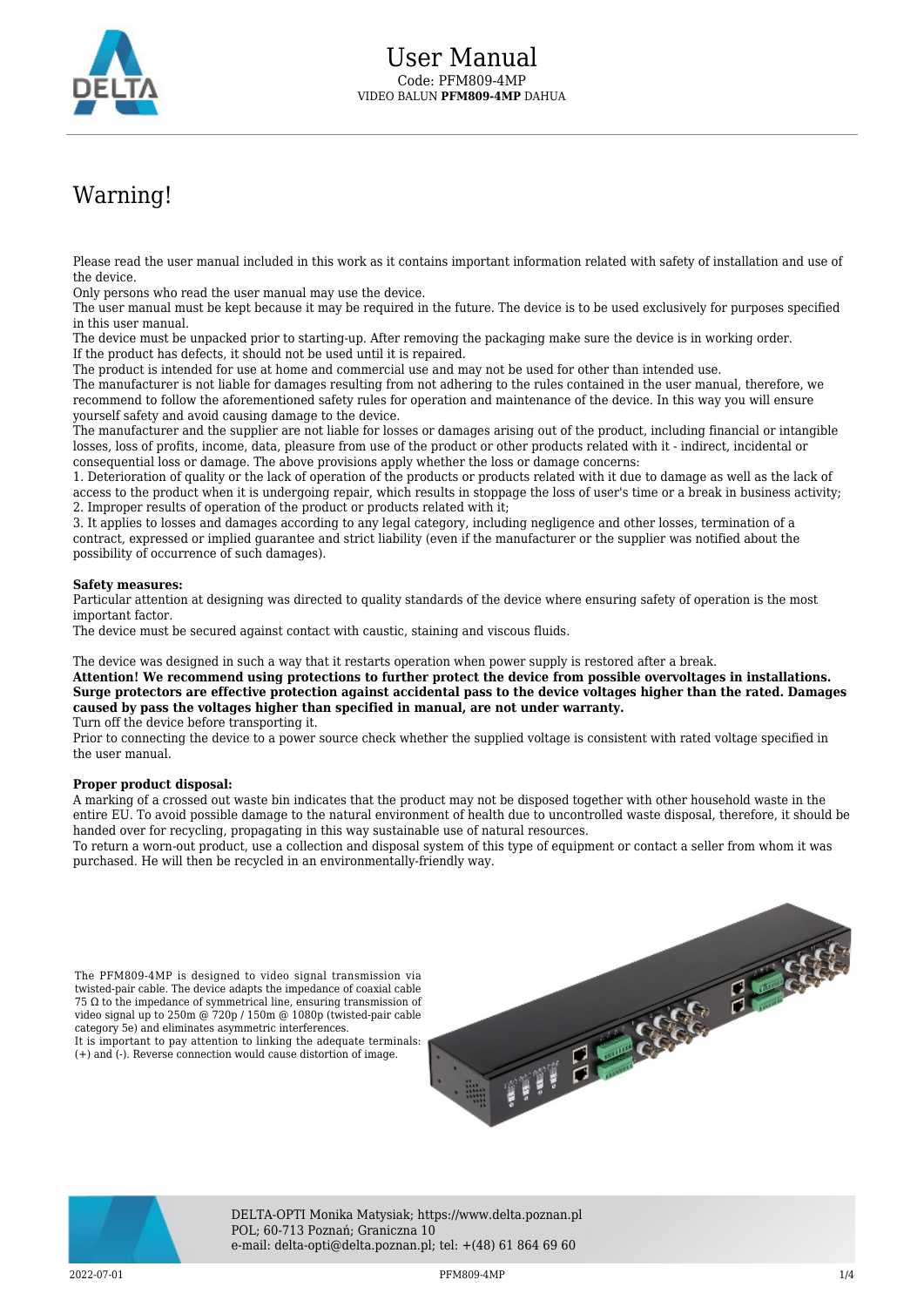

## User Manual Code: PFM809-4MP VIDEO BALUN **PFM809-4MP** DAHUA

| Standard:                                       | $\bullet$ AHD - 5 Mpx,<br>• HD-CVI - 8 Mpx 4K UHD,<br>• HD-TVI - 8 Mpx 4K UHD,<br>• CVBS - PAL, NTSC                                             |
|-------------------------------------------------|--------------------------------------------------------------------------------------------------------------------------------------------------|
| Device type:                                    | Passive                                                                                                                                          |
| Number of channels:                             | 16 pcs Video                                                                                                                                     |
| Video transmission range:                       | • 250 m @ 720p - UTP cat. 5e<br>• 150 m @ 1080p - UTP cat. 5e<br>• 400 m @ CVBS - PAL, NTSC - UTP cat. 5e                                        |
| Coaxial socket voltage range $75\Omega$ (CVBS): | 1 Vpp                                                                                                                                            |
| Attenuation:                                    | $\cdot$ 4.43 MHz @ 4.37 dB<br>• 11 MHz @ 4.49 dB<br>• 21 MHz @ 4.84 dB<br>• 38 MHz @ 5.43 dB<br>• 42 MHz @ 5.51 dB<br>$\cdot$ 67.5 MHz @ 5.92 dB |
| Coaxial socket impedance:                       | $75\Omega$                                                                                                                                       |
| Symmetrical socket impedance:                   | $100 \Omega$                                                                                                                                     |
| Coaxial socket type:                            | 16 x BNC Straight socket                                                                                                                         |
| Symmetrical socket type:                        | 16 x screw terminals / 4 x RJ-45 (8-pin, 4 pairs) Socket                                                                                         |
| Operation temp:                                 | $-10 °C$ 55 °C                                                                                                                                   |
| Permissible relative humidity:                  | < 95 %                                                                                                                                           |
| Weight:                                         | 1.21 kg                                                                                                                                          |
| Dimensions:                                     | 430 x 46 x 101 mm                                                                                                                                |
| Manufacturer / Brand:                           | <b>DAHUA</b>                                                                                                                                     |
| Guarantee:                                      | 3 years                                                                                                                                          |

Connectors view:



Front view:

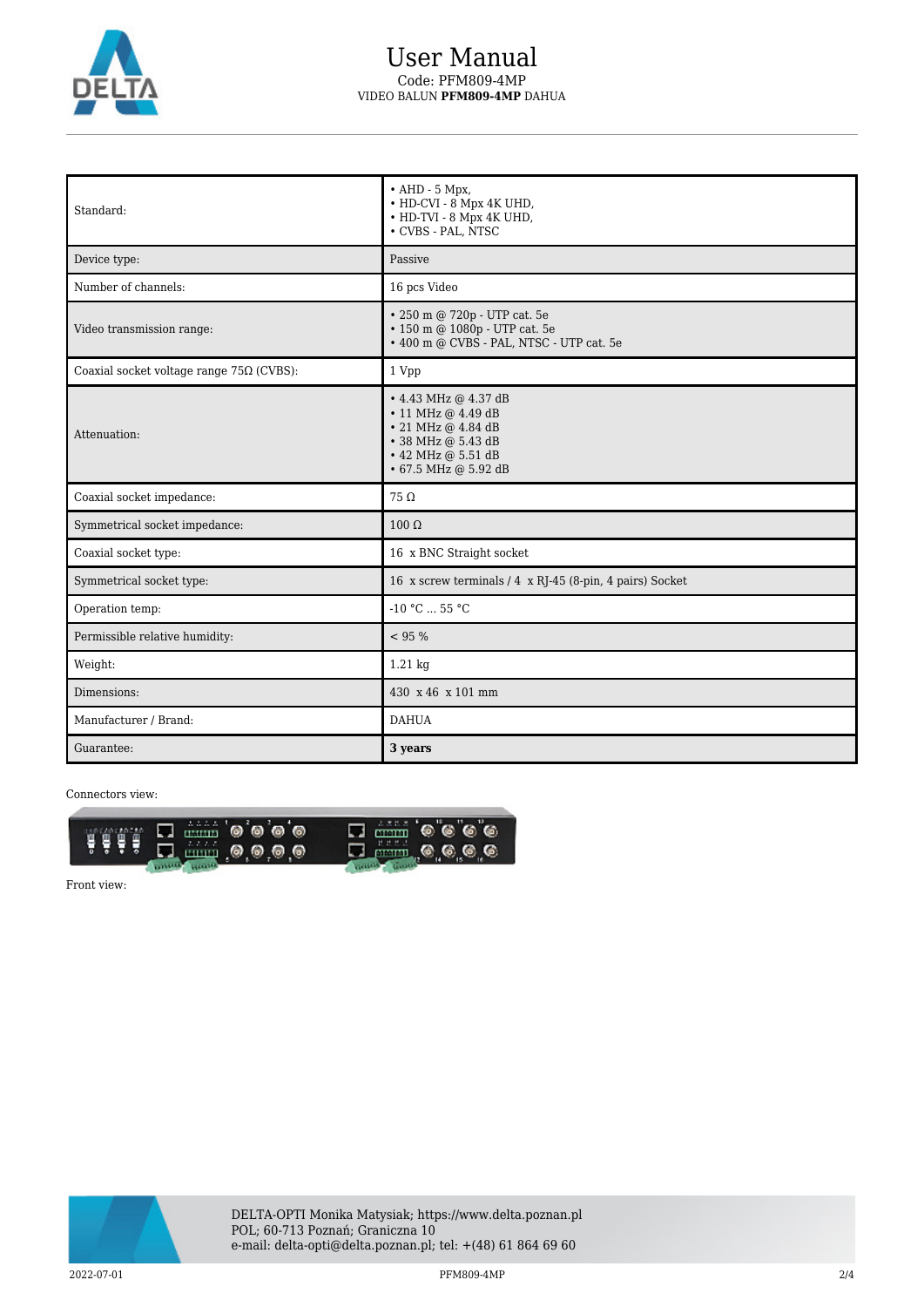



Wiring sequence inside the RJ-45 plug. Plug wiring sequence is consistent with the T568B standard:





- 1) White/Orange camera No.1 signal (+)
- 2) Orange camera No.1 signal (-)
- 3) white/green camera no.2 (+) signal
- 4) blue camera no. 3 (-) signal
- 5) white/blue camera no. 3 (+) signal
- 6) green camera no. 2 (-) signal
- 7) white/brown camera no. 4 (+) signal
- 8) brown camera no. 4 (-) signal
- A) Camera 1
- B) Camera 2 C) Camera 3
- D) Camera 4
- In the kit:



DELTA-OPTI Monika Matysiak; https://www.delta.poznan.pl POL; 60-713 Poznań; Graniczna 10 e-mail: delta-opti@delta.poznan.pl; tel: +(48) 61 864 69 60

 $2022$ -07-01  $3/4$